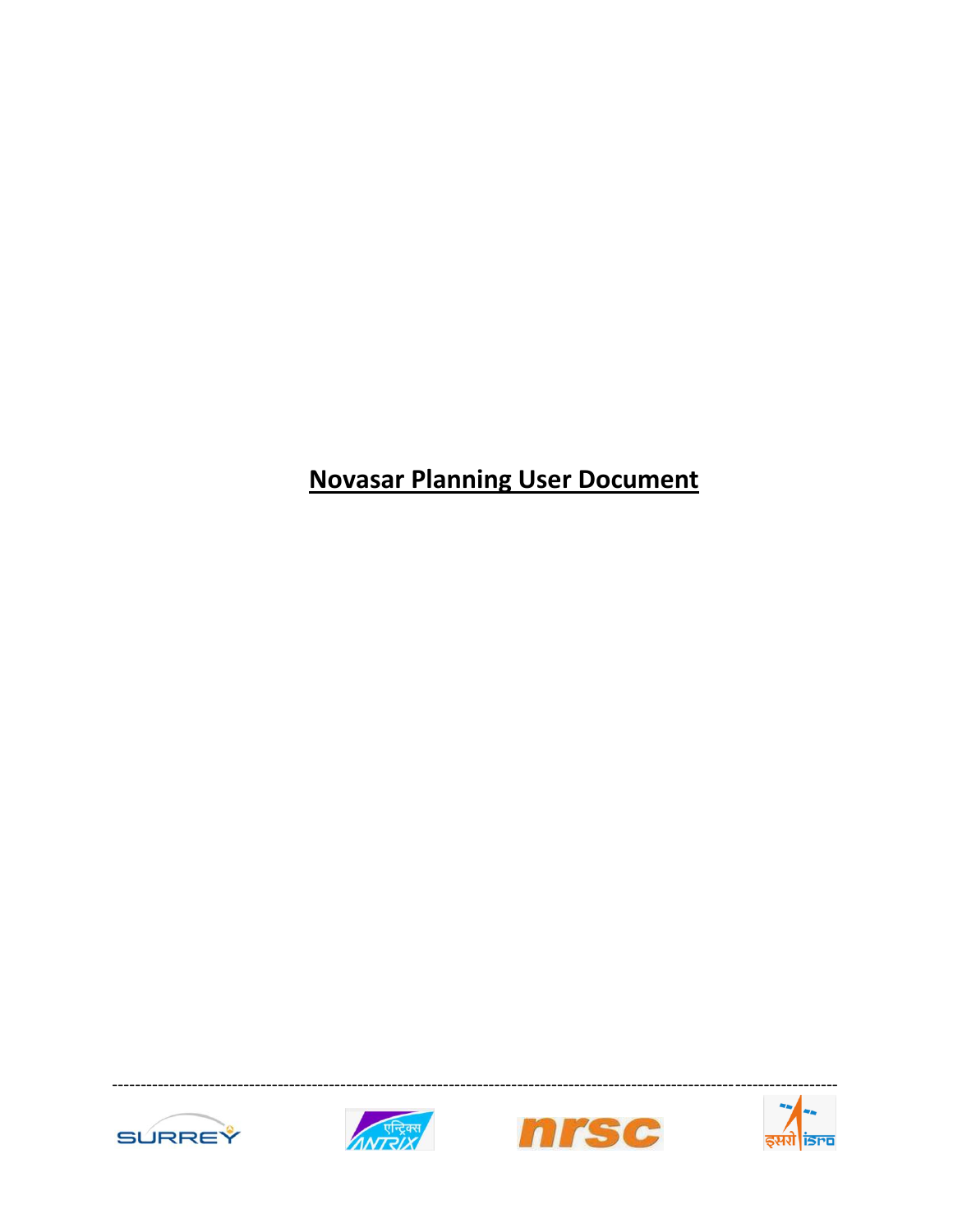### **I. Imaging Capacity**

Imaging capacity available to ISRO is 40% of total Imaging capacity of Novasar satellite. Master Scheduler is located at SSTL UK and ISRO tasks Novasar daily using Atlas software provided by SSTL, along with other mission partners located across globe viz., Australia, Phillippenes and United states in addition to SSTL. Total Imaging capacity has to be shared by all the mission partners daywise.

40% of Imaging capacity leads to 1152 system cost per day. Depending on the imaging mode selected, number of strips in an orbit / day, length of each strip, total imaging duration that can be planned per day varies. On an average approximately 900 seconds of payload duration can be planned each day.

There are, on an average 3 orbits including ascending and descending orbits will pass over Indian Bounding box ( [Figure 1\)](#page-1-0) and typical orbits over Indian region are shown in Figure-2.







**Figure 1 : Indian Bounding Box Figure 2 : Typical orbits over India**

<span id="page-1-0"></span>There can be payload imaging duration of maximum of 240seconds ( 1680km along track on ground) to minimum of 6 seconds (42km along track on ground) per orbit. In order to utilise 40% image share capacity of Novasar, global coverage also needs to be planned every day avoiding the orbits which pass through other mission partner areas. These requests are subjected to clash analysis with other mission partner requests at SSTL end.

Requests planned over Indian bounding box do get honored by SSTL unless there is a problem onboard and will be indicated as "Failed" in Atlas software on next day.







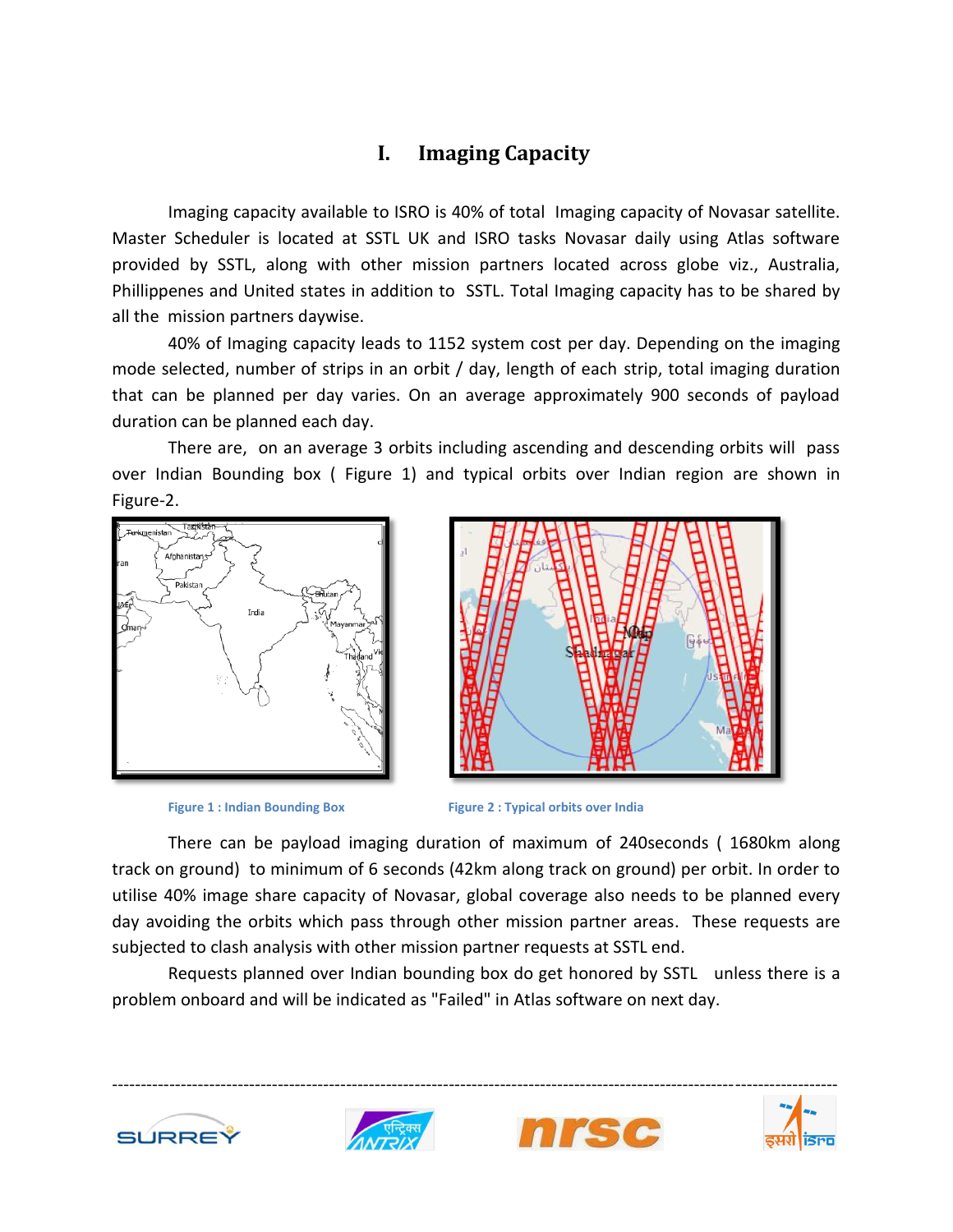| II. | <b>Imaging modes</b> |
|-----|----------------------|
|-----|----------------------|

| <b>Imaging Mode</b><br><b>Type</b> | <b>Ground</b><br>Range<br><b>Resolution</b> | <b>Incidence</b><br><b>Angles (Deg)</b><br>(At 580 km<br>Altitude) | <b>Swath</b><br><b>Width</b><br>(Across<br>track)<br>(Km) | <b>Worst Case</b><br><b>Sensitivity</b><br>(NESZ)<br>(dB) | <b>Polarization</b> |  |  |
|------------------------------------|---------------------------------------------|--------------------------------------------------------------------|-----------------------------------------------------------|-----------------------------------------------------------|---------------------|--|--|
| <b>ScanSAR</b>                     | 20 <sub>m</sub>                             | 18.1                                                               | 100                                                       | &520                                                      | (HH or W)           |  |  |
| <b>ScanSAR</b>                     | 20 <sub>m</sub>                             | 24.33                                                              | 50                                                        | $-21$                                                     | <b>HH or W</b>      |  |  |
| <b>Maritime</b>                    | $6m -$<br>range<br>$13.7m -$<br>azimuth     | 40.85                                                              | 400                                                       | $-9.5$                                                    | (HH)                |  |  |
| <b>Strip Map</b>                   | 6 <sub>m</sub>                              | $15.54 - 22.3$                                                     | 20                                                        | < 20                                                      | (HH or W)           |  |  |
| <b>Strip Map</b>                   | 6 <sub>m</sub>                              | $(22.94 - 24.03)$<br>$1(24.74 - 27.04)$                            | 13/15                                                     | < 19                                                      | (HH or VV)          |  |  |
| <b>ScanSAR</b><br>Wide             | 30 <sub>m</sub>                             | 16.98 / 25                                                         | 149/56                                                    | $21$                                                      | (HH or W)           |  |  |
| <b>Scan SAR Wide</b>               | 30 <sub>m</sub>                             | 26.99                                                              | 55                                                        | $<$ -19.5                                                 | (HH or VV)          |  |  |
| <b>Dual Polar</b>                  | 20 <sub>m</sub>                             | 18.46-25.28/<br>15.51                                              | 50/60                                                     | < 20                                                      | (HH&W)              |  |  |
| <b>Tri-Polar</b>                   | 30 <sub>m</sub>                             | 16.25/(20.61-<br>24.47                                             | 56/50                                                     | < 27                                                      | (HH8VV8HV)          |  |  |
| <b>Tri-Polar</b>                   | 35 <sub>m</sub>                             | 17.58,22.34                                                        | 100                                                       | < 26dB                                                    | (HH&VV&HV)          |  |  |
| Co + Cross<br><b>Polar</b>         | 40 <sub>m</sub>                             | 20.09                                                              | 195                                                       | < 21dB                                                    | (HH & HV)           |  |  |
| Co+Cross<br><b>Polar</b>           | 45 <sub>m</sub>                             | 20.09                                                              | 195                                                       | < 26dB                                                    | (HH 8 HV)           |  |  |
| <b>ScanSAR</b><br><b>Survey</b>    | 33m/20m                                     | 19.6/13.11<br>                                                     | 195/27                                                    | $<$ -19.5dB                                               | HH/HH, HV           |  |  |







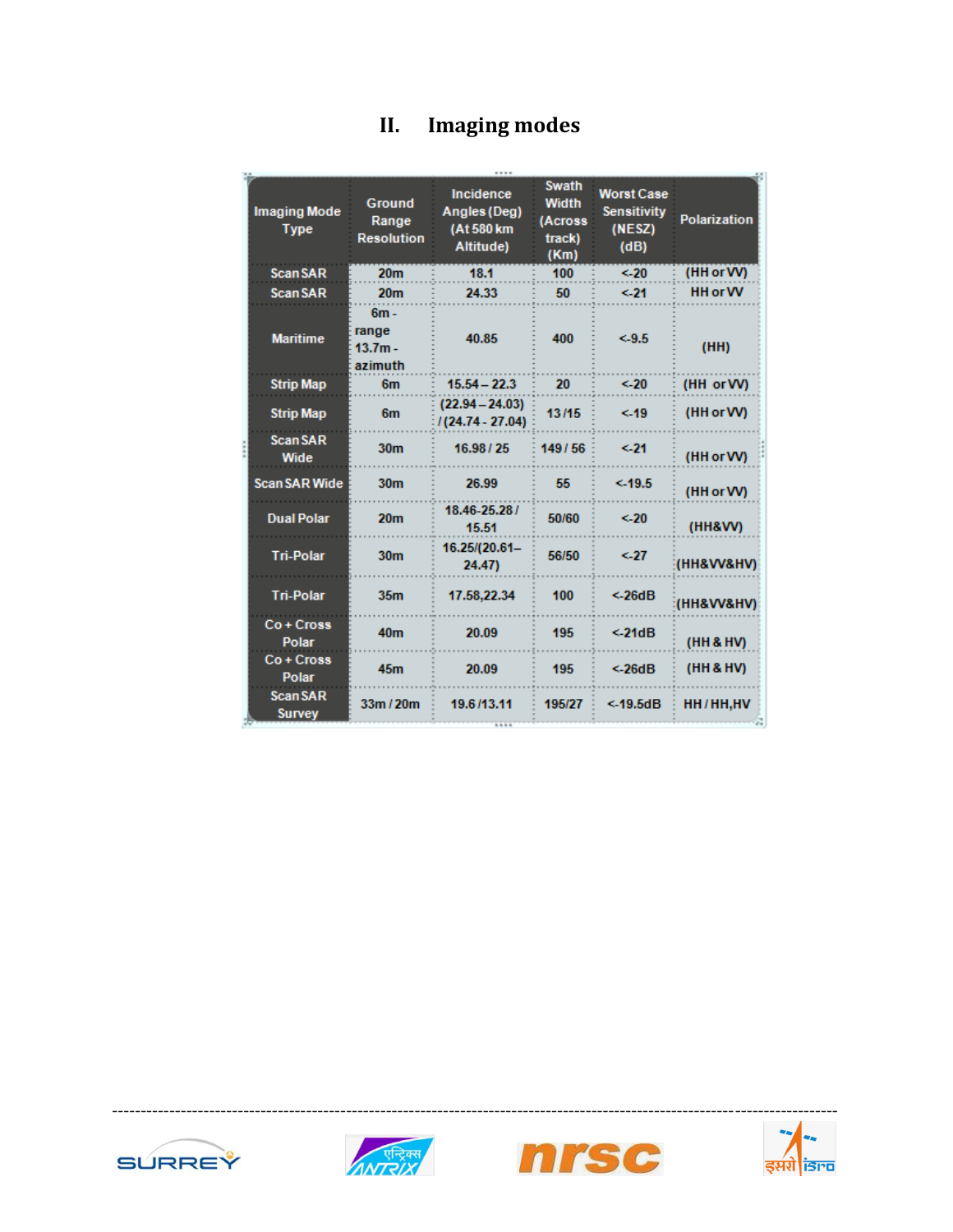# **III. Constraints of Imaging**

Following are the constraints of operations

- Maximum operable duration per orbit is 240seconds and minimum duration is 6 seconds. If image is split to multiple strips in an orbit, system cost spent for shorter strips will be more than spent for single strip of 240seconds. Hence imaging capacity reduces proportionately if shorter strips are opted for
- Maneuvering time varies accordingly for varying look angles or modes or left/right look in a particular orbit. With this condition, probability of honoring at SSTL Master Scheduler certain times indicate as "clashed" with other planned strips and one of the strips may get rejected at Master Scheduler located in UK
- Orbits passing over other mission partner areas have to be geographically observed to avoid these which amounts to 17 passes out of 28 passes ( both ascending and descending put together)
- Feasibility can be checked for a maximum of one month
- Disasters will be given higher priority among all the user requests, hence time lines of honoring may shift
- With imaging mode of 195km, best repeativity possible is 13 days for a particular ascending or descending path. Repeativity varies as swath reduces and further varies with specifications of look angle/pass direction
- Fixed beam angles are only possible which are given in Imaging modes list
- Image locations adjoining Pakistan country are not possible to be covered as Pakistan country region is barred from imaging with some boundary margin at Master Scheduler,UK
- A few times, some of the requests are honored only partially by SSTL, details will be known only after successful download of the same
- Through highest priority tokens are allotted to global requests especially calibration requests mostly on Amazon area, due to requests clash with other mission partners, these requests may / may not get honored.







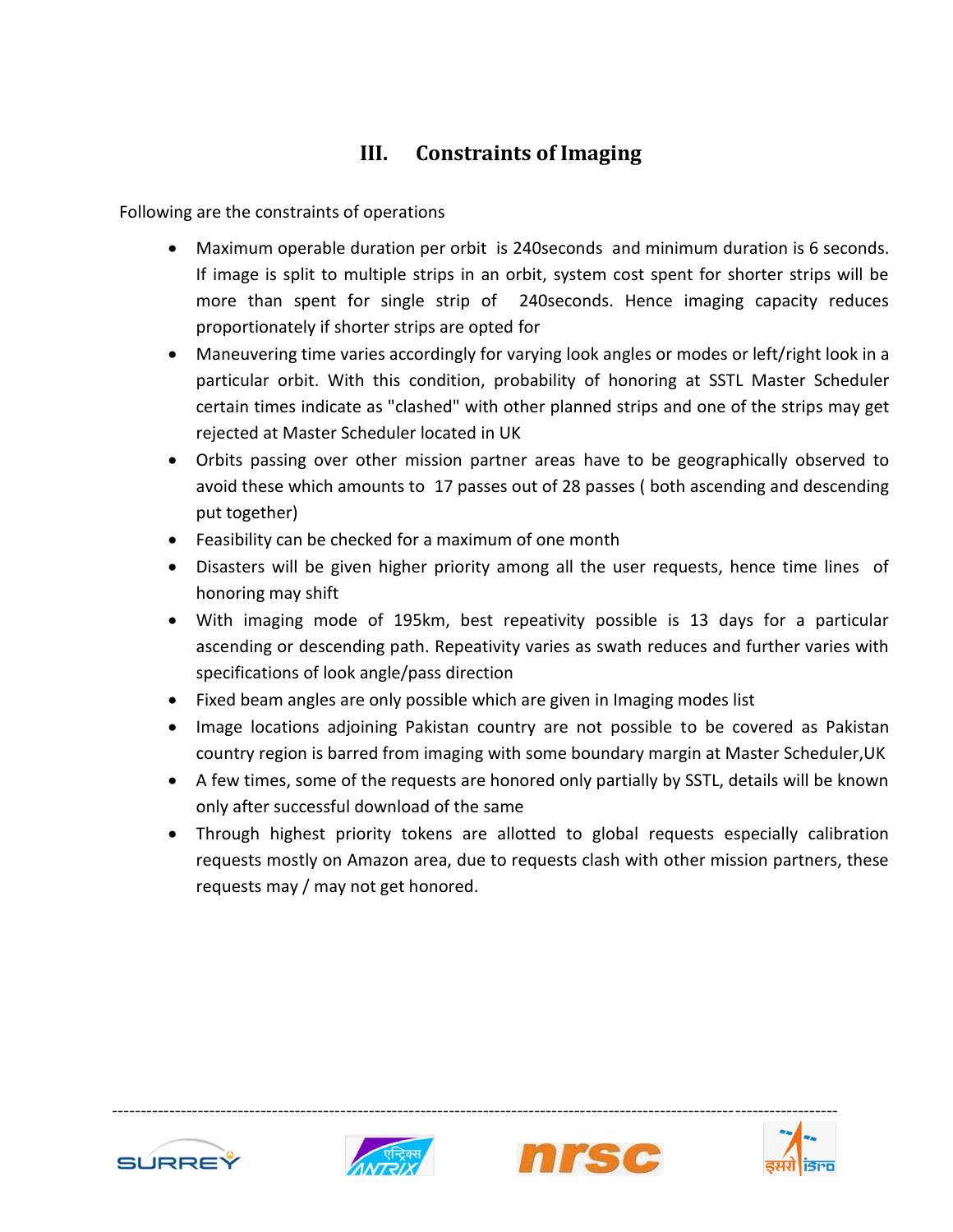## **IV. Procedure to send Planning proposal**

All the users are requests to follow the template of user proposals as given in this document and also arbitration logic which is followed by SSTL to resolve the clash scenario of mission partners is done every day at around 2.30PM. Hence user requests for any day has to be given by 2:00PM of previous day so that existing plan can be verified for requirement of re-scheduling the existing requests by incorporating the new one. There is a dedicated mail Id for Novasar and users are requested to send to following mail ids

- To : novasar@nrsc.gov.in
- cc : padmaja\_y@nrsc.gov.in,ramani@nrsc.gov.in,aparna@nrsc.gov.in

Planning proposals will be reviewed with existing requests with requirements given like Ascending/Descending , look angle, left/right look requirements along with period and frequency of coverage. Actual shape file either in ESRI format or kml format will improve the coverage of core area of requirement.







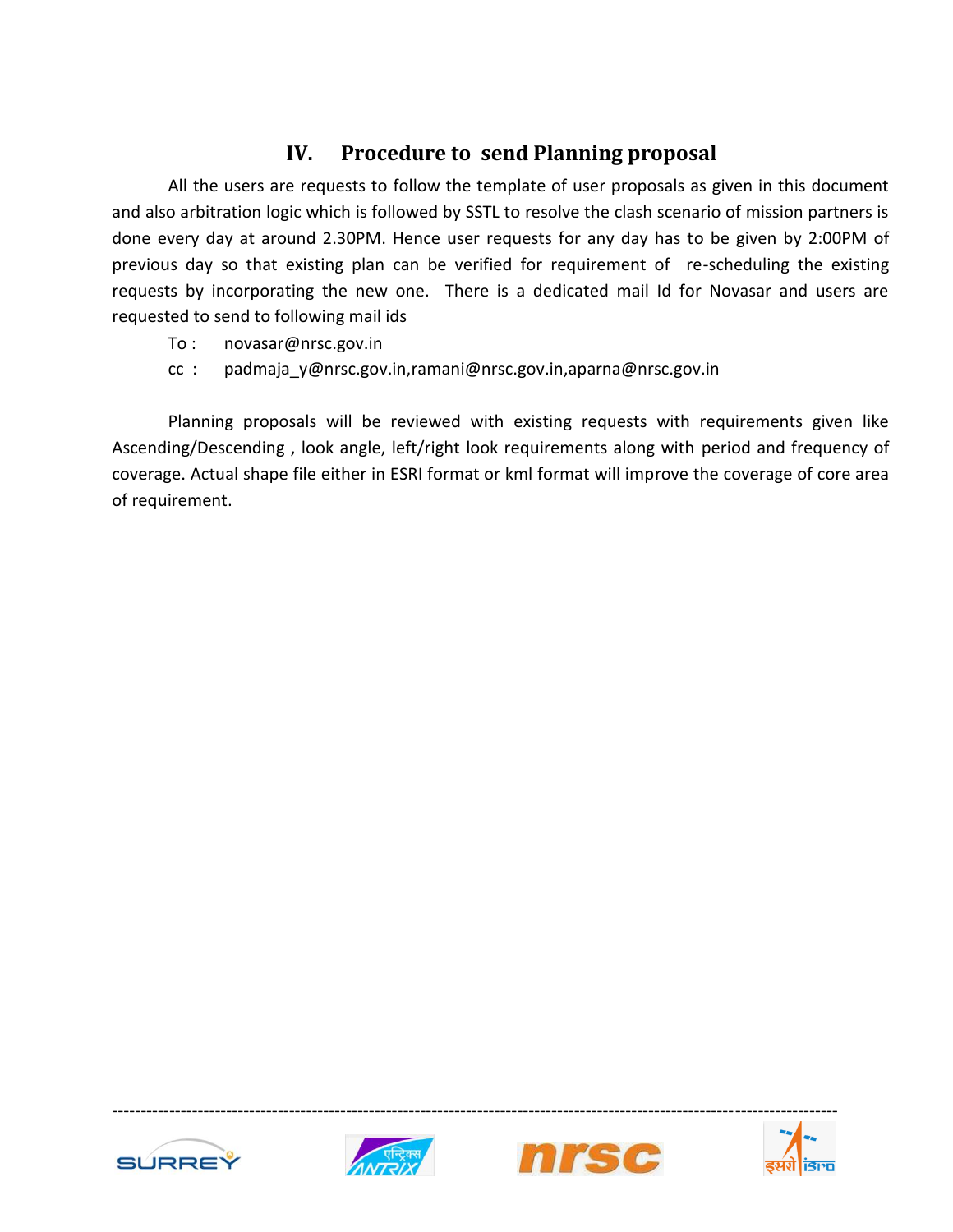# **V. Template to send planning proposals**

Following is the template of User requirements. Preferably actual shape file is more suitable for planning for the study area requirement.

| <b>NRSC</b><br>Novasar Data Requirement |                       |                    |                                  |                   |                                                          |                |                                                                                            |  |  |  |                               |                              |                                 |                      |                                     |            |                 |
|-----------------------------------------|-----------------------|--------------------|----------------------------------|-------------------|----------------------------------------------------------|----------------|--------------------------------------------------------------------------------------------|--|--|--|-------------------------------|------------------------------|---------------------------------|----------------------|-------------------------------------|------------|-----------------|
|                                         | S.No Group / Division | <b>Application</b> | Study Area (lat, Mode of<br>long | <b>Acqusition</b> | <b>Type of Pass</b><br><b>(Ascending</b><br>/Descending) | (left / Right) | Look Direction Incidence Angle-Incidence Angle-Polarisation<br>Minimum (deg) Maximum (deg) |  |  |  | Resolution Swath (km) Penows. | <b>Period of Acquisition</b> | Number of coverages<br>required | Ground<br>truth (ves | Type of requirement Completion date | of project | Remarks, if any |







-------------------------------------------------------------------------------------------------------------------------------